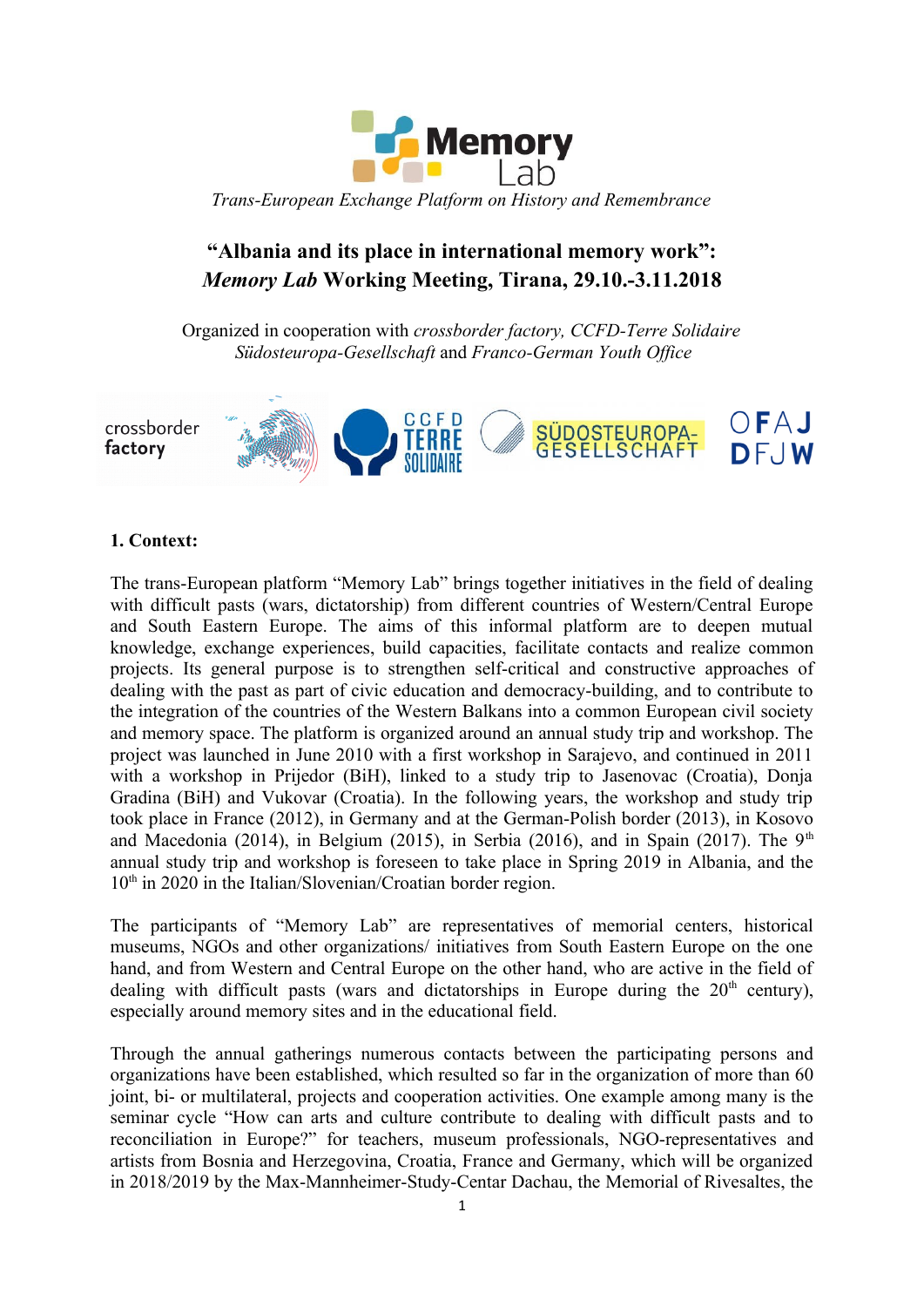History Museum Bosnia and Herzegovina, the Jasenovac Memorial Site, the Croatian History Teachers Association and the Franco-German Youth Office.

For more information about Memory Lab see: [www.memorylab-europe.eu](http://www.memorylab-europe.eu/)

### **2. Albania as a focus of interest in 2018/19**

In 2018 and 2019, Memory Lab wants to turn to Albania for several reasons:

1) Albania belongs to the Western Balkans, but since it is not part of the post-Yugoslav area, it has so far been less in the focus of actors of international memory work. This also applies to Memory Lab, which has so far concentrated its work on the successor states of Yugoslavia with regard to South Eastern Europe.

2) An examination of Albania's culture of remembrance is worthwhile precisely because of its specific communist history within Southeastern Europe, and also because various interesting state and civil society initiatives to deal with this history have developed in recent years. 3) Tirana has become the seat of the Regional Youth Cooperation Office of the Western Balkans (RYCO) in 2017, which defines as an important goal of its youth exchange programs "fostering reconciliation and constructive approaches to remembrance", thus creating promising points of contact with the goals and work of Memory Lab.

The opening of Memory Lab to Albania and the exploration of its history and memory cultures will take place in two stages: firstly with the workshop "Albania and its place in international memory work" in Tirana in October 2018, and then with the 9th annual Memory Lab study trip to Albania in May 2019.

### **3. Aims and content of the working meeting in Tirana:**

The working meeting "Albania and its place in international memory work" from 29.10. to 3.11.2018 in Tirana will bring together representatives of Memory Lab from Southeast Europe and West/Central Europe and will focus on the following aims and content:

- Meetings with representatives of Albanian memorials, museums and other initiatives dealing with Albanian history: getting to know each other, exchange about current activities, discussion about future projects and cooperation

- Meeting with representatives of the Regional Youth Cooperation Office of the Western Balkans (RYCO): getting to know each other, exchange about current activities, discussion of future projects and cooperation in the field of youth exchange.

- Organisation of a public discussion with youth organisations from Albania on the topic "Youth and dealing with the past in Albania and the post-Yugoslav space".

- Content-related and logistical preparation of the 9th annual Memory Lab study trip / workshop to Albania planned for Spring 2019

### **4. Program:**

Monday 29<sup>th</sup> October 2018:

16h30-18h30: Participation at the "Presentation of young researchers in the field of Dealing with the Past »*,* organized by *OSCE Presence in Albania* 20h: dinner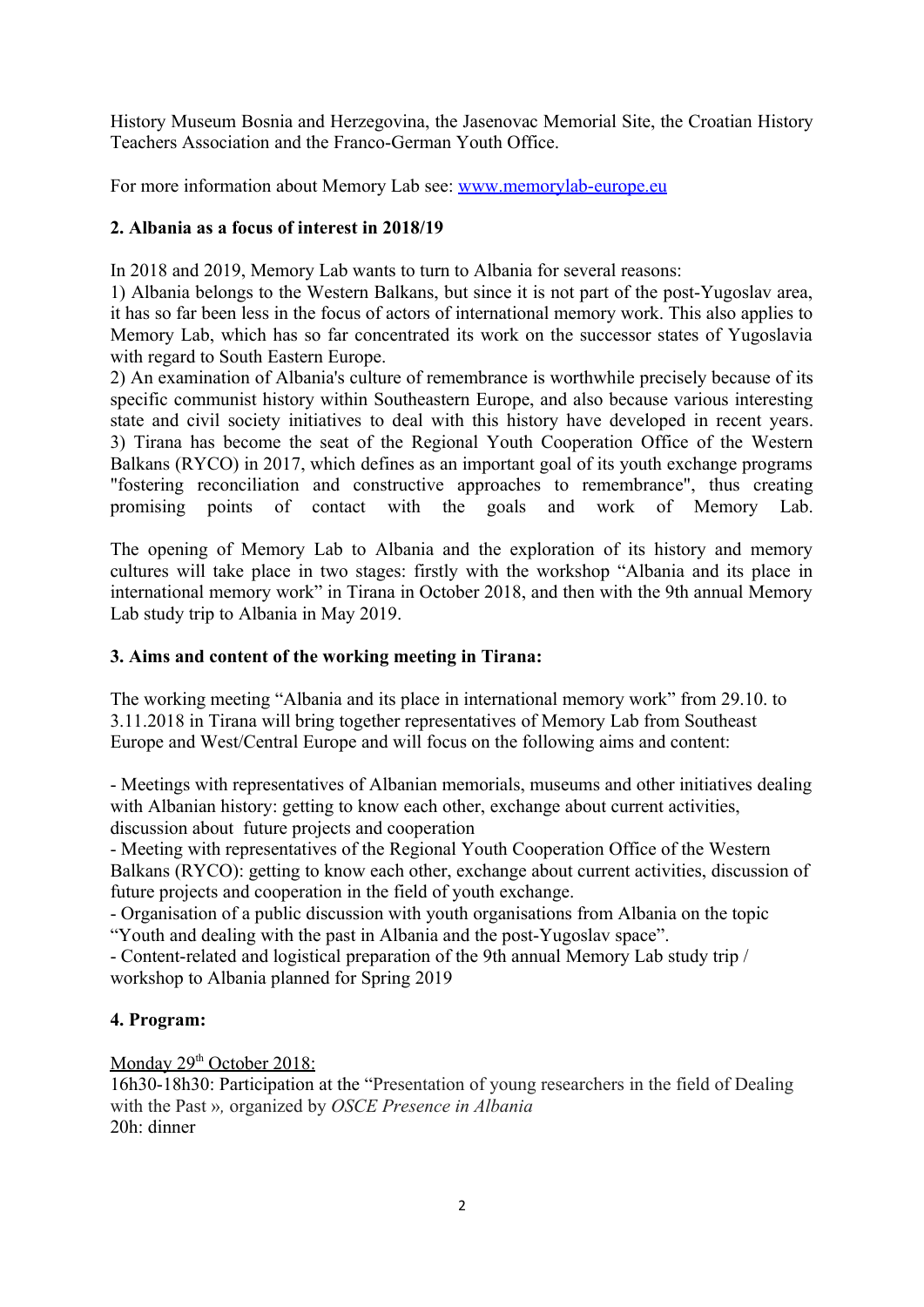#### Tuesday 30 October 2018:

10h: Meeting with Ardita Repishti, *Authority on access to information on the Former State Security Service*

12h: Meeting with Lori E. Amy, professor at *Georgia Southern University,* researching on the Communist past in Albania

14h: Lunch

17-19h: Participation at the award-ceremony of the youth competition "Ask your grandparents" on the Albanian past 1944-1997, organized by the *Institute for Democracy, Media and Culture (IDMC)* in the framework of the "Memory Days 2018" 20h: Dinner

Wednesday 31 October:

9h-13h:

Mutual update about ongoing Memory Lab-activities, evaluation of the last Memory Labactivities and discussion about the current situation and perspectives of Memory Lab for 2019 and beyond

13h: Lunch

15h-16h: Meeting with Jonila Godole, director of *IDMC*

16h-18h: Meeting with representatives of *Site of Witness and Memory Shkodra*, *Peace & Justice*-Association, *Culture Heritage without Borders*, *Albanian Center for Rehabilitation of Trauma & Torture*, and *House of Leaves*. Organized in cooperation with *IDMC* 20h: Dinner with Enriketa Pandelejmoni, *University of Tirana, History Department*

Thursday 1<sup>st</sup> November:

10h-13h:

- Visit of the *House of Leaves*, *Museum of Secret Surveillance* during the Communist Dictatorship in Albania, and meeting with Etleva Demollari, director

- Visit of the *National Museum of History* in Tirana, especially the *Pavilion of the Communist Terror* 

13h15: Lunch

15h-17h15: Visit to / of the *Regional Youth Cooperation Office (RYCO)*, and meeting with Djuro Blanusa, General Secretary of RYCO, and other representatives of RYCO 18h-20h: Public discussion "Who cares about History? Connecting young people from Albania and the post-Yugoslav space through dealing with the past", for youth organizations and other guests, at *Libraria Tirana Times*, organized in cooperation with *RYCO* 21h: Dinner

Friday 2<sup>nd</sup> November:

9h-10h: Evaluation of the visits and discussions

10h-13h: Preparation of the 9th annual Memory Lab study trip to Albania planned for 2019 13h: Lunch

14h30-17h30: Continuation of the preparation of the Memory Lab study trip 2019 and other future activities

17h30-18h30: Evaluation of the working meeting 20h: Dinner

Saturday, 3rd November: Departure of the participants

The working language of the meeting will be English.